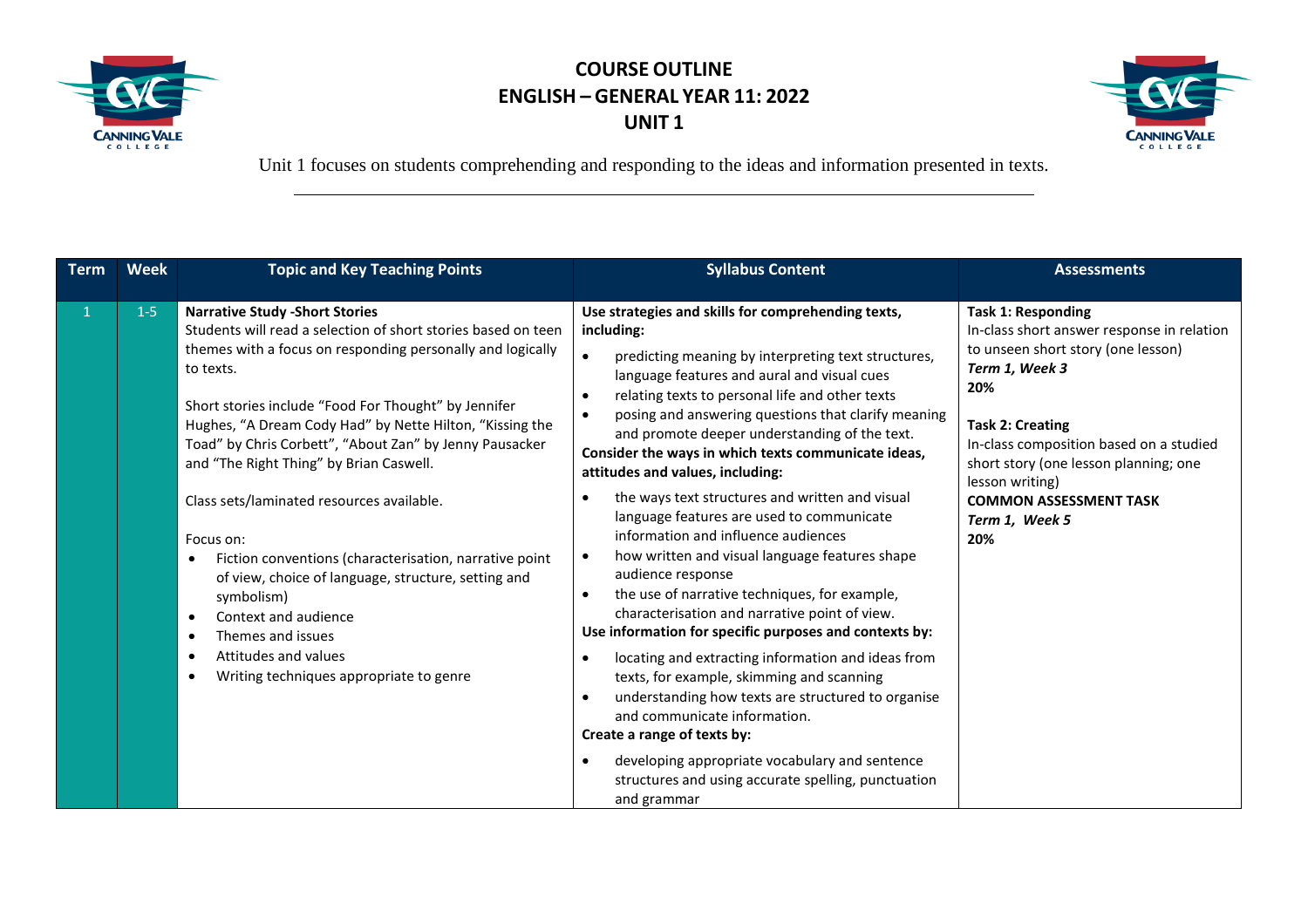



| <b>Term</b> | <b>Week</b> | <b>Topic and Key Teaching Points</b>                                                                                                                                                                                                                                                                                                                                                                                                                                                                                                                                                                                                                                                                                                                                                                                                      | <b>Syllabus Content</b>                                                                                                                                                                                                                                                                                                                                                                                                                                                                                                                                                                                                                                                                                                                                                                                                                                                                                                                                                                                                                       | <b>Assessments</b>                                                                                                                                                                                                                                      |
|-------------|-------------|-------------------------------------------------------------------------------------------------------------------------------------------------------------------------------------------------------------------------------------------------------------------------------------------------------------------------------------------------------------------------------------------------------------------------------------------------------------------------------------------------------------------------------------------------------------------------------------------------------------------------------------------------------------------------------------------------------------------------------------------------------------------------------------------------------------------------------------------|-----------------------------------------------------------------------------------------------------------------------------------------------------------------------------------------------------------------------------------------------------------------------------------------------------------------------------------------------------------------------------------------------------------------------------------------------------------------------------------------------------------------------------------------------------------------------------------------------------------------------------------------------------------------------------------------------------------------------------------------------------------------------------------------------------------------------------------------------------------------------------------------------------------------------------------------------------------------------------------------------------------------------------------------------|---------------------------------------------------------------------------------------------------------------------------------------------------------------------------------------------------------------------------------------------------------|
|             |             |                                                                                                                                                                                                                                                                                                                                                                                                                                                                                                                                                                                                                                                                                                                                                                                                                                           | using strategies for planning, recording sources of<br>$\bullet$<br>information and proofreading.<br>Communicating and interacting with others by:<br>communicating ideas and information clearly<br>$\bullet$<br>working collaboratively and cooperatively.                                                                                                                                                                                                                                                                                                                                                                                                                                                                                                                                                                                                                                                                                                                                                                                  |                                                                                                                                                                                                                                                         |
|             | $6 - 10$    | Autobiography<br>Students will and read/view a number of texts that explore<br>the representation of Aboriginal and Torres Strait Islander<br>people and or migrant cultures, focusing on connecting,<br>interpreting and visualising ideas.<br>Class sets/laminated resources available. Australian Living<br>Series: Growing up African in Australia, Growing up Asian in<br>Australia, Growing up Aboriginal in Australia.<br>Focus on:<br>Conventions of autobiography<br>٠<br>Structure<br>$\bullet$<br>Historical, cultural, political and social context<br>$\bullet$<br>Themes and issues<br>$\bullet$<br>Attitudes and values<br>$\bullet$<br>Reader's context<br>$\bullet$<br>Speaking skills appropriate to audience, context and<br>$\bullet$<br>purpose<br>Using audiovisual aids to enhance oral presentations<br>$\bullet$ | Use strategies and skills for comprehending texts,<br>including:<br>$\bullet$<br>relating texts to personal life and other texts<br>posing and answering questions that clarify meaning<br>$\bullet$<br>and promote deeper understanding of the text.<br>Consider the ways in which texts communicate ideas,<br>attitudes and values, including:<br>how social, community and workplace texts are<br>constructed for particular purposes, audiences and<br>contexts<br>the ways text structures and written and visual<br>$\bullet$<br>language features are used to communicate<br>information and influence audiences.<br>Use information for specific purposes and contexts by:<br>understanding how texts are structured to organise<br>$\bullet$<br>and communicate information<br>using strategies and tools for collecting and<br>$\bullet$<br>processing information, for example, informational<br>organisers.<br>Create a range of texts by:<br>consolidating literacy skills for the workforce or<br>$\bullet$<br>further training | <b>Task 3: Responding</b><br>Panel discussion on the representation of<br>a marginalised group in Australian<br>society. Focus on historical, political and<br>social context and values and attitudes<br>promoted in texts).<br>Term 1, Week 10<br>20% |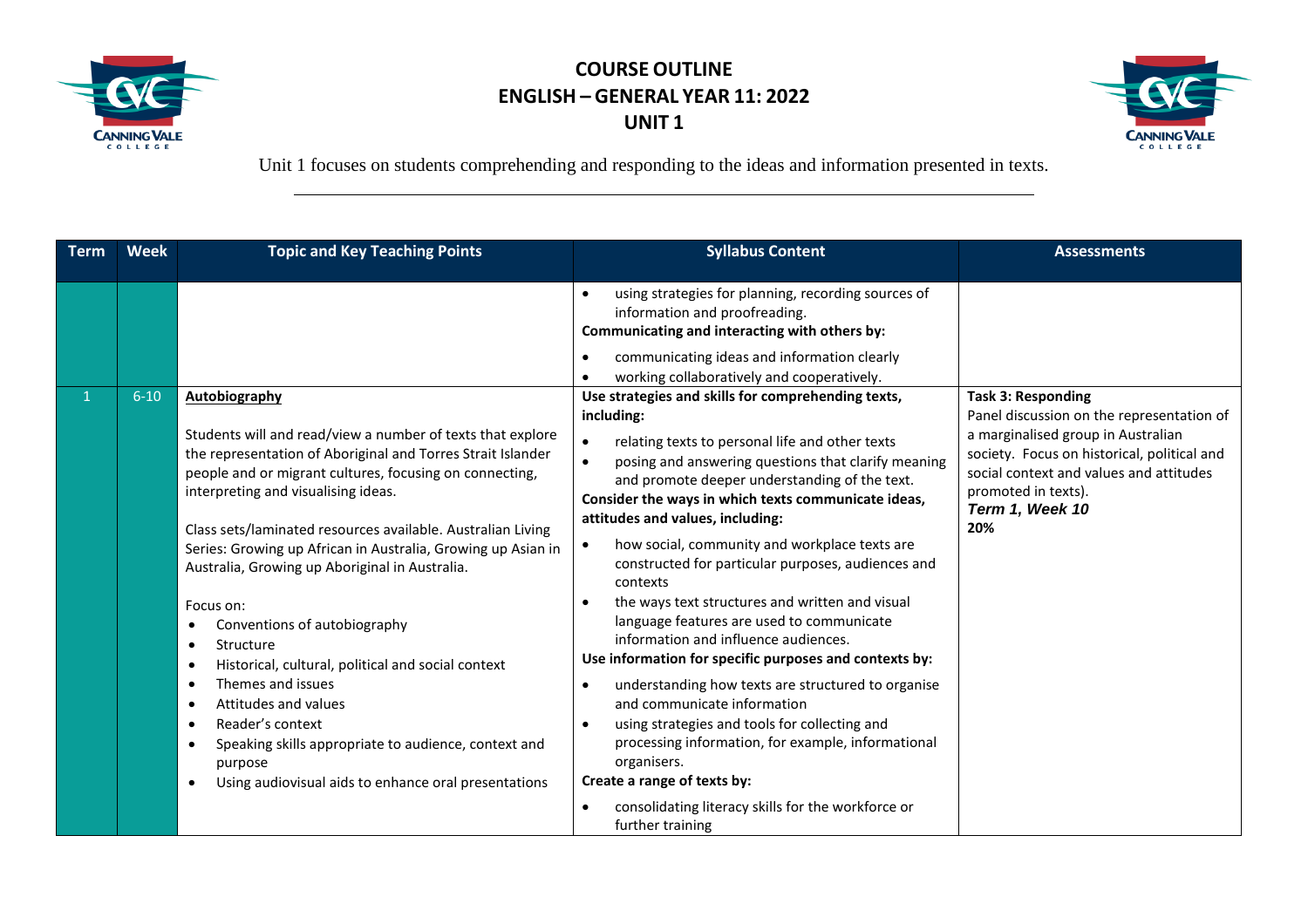



| <b>Term</b>    | <b>Week</b> | <b>Topic and Key Teaching Points</b>                                                                                                                                                                                                                                                                                                                                                                                                                                                                                                 | <b>Syllabus Content</b>                                                                                                                                                                                                                                                                                                                                                                                                                        | <b>Assessments</b>                                                                                                                                |
|----------------|-------------|--------------------------------------------------------------------------------------------------------------------------------------------------------------------------------------------------------------------------------------------------------------------------------------------------------------------------------------------------------------------------------------------------------------------------------------------------------------------------------------------------------------------------------------|------------------------------------------------------------------------------------------------------------------------------------------------------------------------------------------------------------------------------------------------------------------------------------------------------------------------------------------------------------------------------------------------------------------------------------------------|---------------------------------------------------------------------------------------------------------------------------------------------------|
|                |             |                                                                                                                                                                                                                                                                                                                                                                                                                                                                                                                                      | using text structures and language features to<br>communicate ideas and information in a range of<br>media and digital technologies<br>using strategies for planning, recording sources of<br>information and proofreading.<br>Communicating and interacting with others by:                                                                                                                                                                   |                                                                                                                                                   |
|                |             |                                                                                                                                                                                                                                                                                                                                                                                                                                                                                                                                      | communicating ideas and information clearly<br>adapting listening behaviours to different contexts<br>working collaboratively and cooperatively.                                                                                                                                                                                                                                                                                               |                                                                                                                                                   |
| $\overline{2}$ | $1-5$       | <b>Print advertising</b><br>Students will study a selection of print advertisements<br>aimed at teenagers and young adults.<br>Class sets/laminated resources available.<br>Focus on:                                                                                                                                                                                                                                                                                                                                                | Use strategies and skills for comprehending texts,<br>including:<br>predicting meaning by interpreting text structures,<br>language features and aural and visual cues<br>relating texts to personal life and other texts.<br>Consider the ways in which texts communicate ideas,<br>attitudes and values, including:                                                                                                                          | <b>Task 4: Responding</b><br>In-class short answer response in relation<br>to unseen print advertisement (one<br>lesson)<br>Term 2, Week 3<br>20% |
|                |             | Target audience and appeal<br>$\bullet$<br>Purpose<br>$\bullet$<br>Headlines, slogans and catchphrases<br>$\bullet$<br>Language (adjectives and adverbs, direct address,<br>$\bullet$<br>group language)<br>Information presented (the relevance of information to<br>$\bullet$<br>target audience, vague and verifiable claims)<br>Presentational techniques and their connotations<br>$\bullet$<br>(framing, leading lines, focus, colour, lighting, layout,<br>lettering)<br>Visual content (setting, objects, people, symbolism) | how social, community and workplace texts are<br>constructed for particular purposes, audiences and<br>contexts<br>the ways text structures and written and visual<br>language features are used to communicate<br>information and influence audiences<br>how written and visual language features shape<br>audience response.<br>Use information for specific purposes and contexts by:<br>locating and extracting information and ideas from | <b>Task 5: Creating</b><br>Design a print advertisement featuring a<br>celebrity<br>Term 2, Week 5<br>20%                                         |
|                |             | Attitudes and values                                                                                                                                                                                                                                                                                                                                                                                                                                                                                                                 | texts, for example, skimming and scanning                                                                                                                                                                                                                                                                                                                                                                                                      |                                                                                                                                                   |